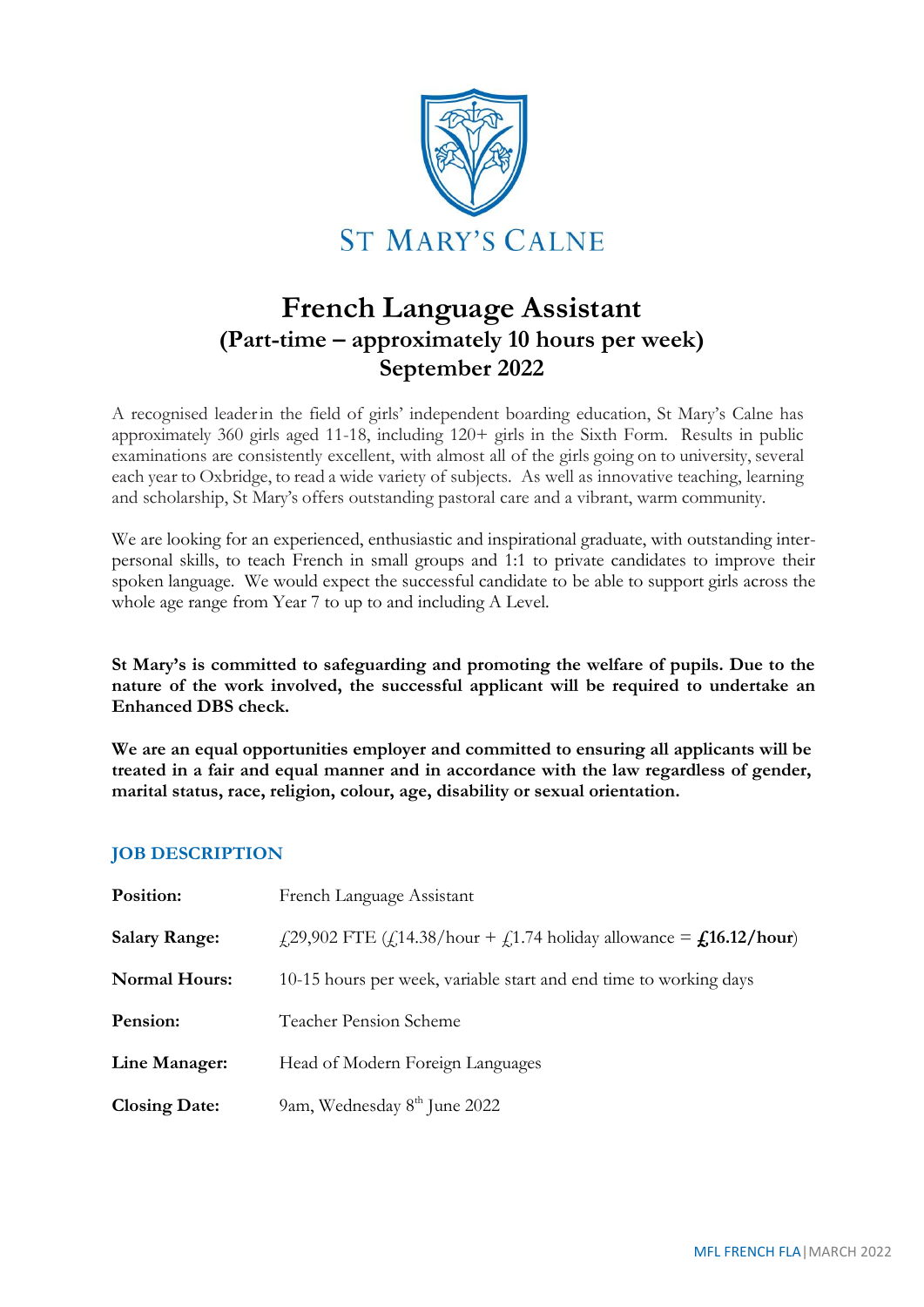## **THE SCHOOL: ITS ETHOS AND AIMS**

St Mary's believes in excellence in all respects. As a school community, we thrive amidst a culture of high expectation and the education which we seek to provide nurtures and develops the concept of high performance.

The principal aim is to develop well-rounded pupils who are equipped to excel as adults. Whilst the achievement of top quality examination results is a central tenet, since these will be a key passport for the girls in the path to their future careers in the modern world, we seek to encourage everyone to strive for excellence in a wide range of spheres.

We aim to inculcate habits for life, enabling the girls: to relish the prospect of hard work; to develop and deploy the necessary qualities of perseverance and determination; to learn how to do well; to acquire the belief and self-confidence that they are capable of high performance and success – both in the short term and in the future; to instil a sense of desire and an appreciation that the future, indeed their future, lies within the grasp of their own efforts.

Extra-curricular activities and opportunities beyond the classroom are a vital and integral part of life for girls at St Mary's. They are woven into the timetable during the day, in the evenings and at weekends. We believe that both boarders and day girls benefit from all aspects of the strong boarding ethos of the school.

## **THE MODERN FOREIGN LANGUAGES DEPARTMENT**

The Faculty of Modern Foreign Languages offers French, Spanish and German, Mandarin and Italian. There are currently six full-time and five part-time teachers. The faculty is also assisted by native teachers who deliver French, German, Spanish, Italian and Mandarin conversations.

All girls joining St Mary's in the LIV Form (Year 7) one language from a choice of three: French, German and Spanish (4 lessons per week). Girls commit to studying this language for their first two years at the school. In addition, they are all introduced to Mandarin language and Chinese culture in small groups for one period per week. This is taught in mixed ability groups.

In the MIV Form (Year 8) all girls continue with their chosen language and may pick up a second (from French, Spanish, German or Mandarin), and have two lessons per week in each language studied.

In the UIV Form (Year 9) all girls study at least one Modern Foreign language and many study two. According to their choices, the girls continue with French, continue or begin Spanish and/or may continue or begin to study German. The option of continuing Mandarin is also possible. There is no beginner's class in either French or Mandarin in UIV.

In the LV Form (Year 10) girls must choose to study at least one Modern Foreign Language to public examination level but many opt for two; they continue with their chosen language(s) to GCSE in the UV year (Year 11). Girls are prepared for the IGCSE (CAIE Board). All linguists from this stage upwards attend weekly conversation lessons in small groups with native speakers.

At Sixth Form level, French, German and Spanish are offered to A Level (all languages use the Edexcel Board specifications). Pre U Mandarin is offered. Girls usually attend six class lessons, one conversation lesson with a native speaker and a news club also run by the conversation teacher.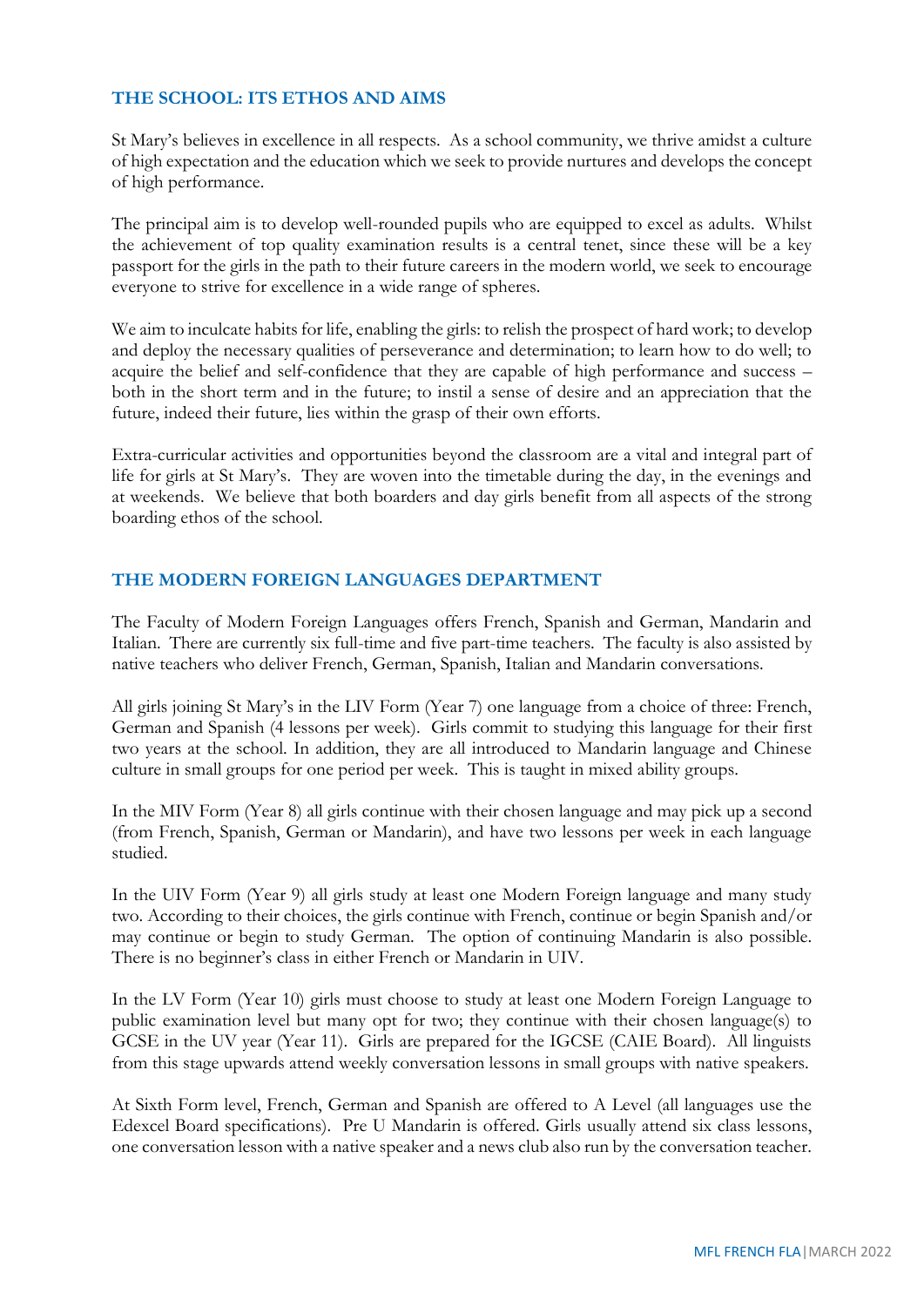Private lessons can usually be arranged for girls in a number of other languages on request and native speakers are prepared for public examinations on an individual basis.

We introduce the girls to the culture of the countries where the languages are spoken and try to ensure that the study of languages will give them both enjoyment and satisfaction, whilst providing appropriate academic challenge and stimulation. We encourage the girls to visit the countries where the target language is spoken and aim to provide opportunities to enable them to do so. To this end we organise study holidays, exchanges and trips to France, Spain and Germany. Recently, we have taken trips or exchanges to these three countries, with our first ever trip to China having taken place in Easter 2016. In addition, we run a number of other local trips (to the cinema and theatre) and activities (workshops) to enrich the girls' learning.

# **MAIN DUTIES**

The role of the French Language Assistant is to work, under the direction of the Head of MFL, to ensure that students are exposed to a high quality of spoken and written French.

The expectations are to:

- provide high quality support in the teaching of spoken French to students from KS3 to KS5;
- prepare students for the speaking component of public examinations: IGCSE / CIE, and A Level / Edexcel;
- provide opportunities for staff and students to enhance their appreciation of the French culture;
- support all other departmental events as appropriate.

These responsibilities are not exhaustive and may include any other reasonable duties as required by the Head or Line Manager.

### **PERSON SPECIFICATION**

#### **Essential**:

- Fluent in French/Native Speaker proficiency
- Communication is able to communicate effectively orally and in writing, has a friendly and confident manner with a capacity to relate well to adults and young people.
- Self-motivation is committed to continuing personal development.
- Teamwork is flexible, cooperative and helpful and respects the ideas and expertise of others. Enjoys working as part of a team.
- Organisation uses time efficiently and works with the minimum of supervision.
- Response to change adaptable, and is interested in learning and developing to meet changing situations
- A willingness to learn new skills and contribute ideas.
- Experience of working in education or can demonstrate some knowledge of how schools operate.
- Experience of working informally or formally with young people.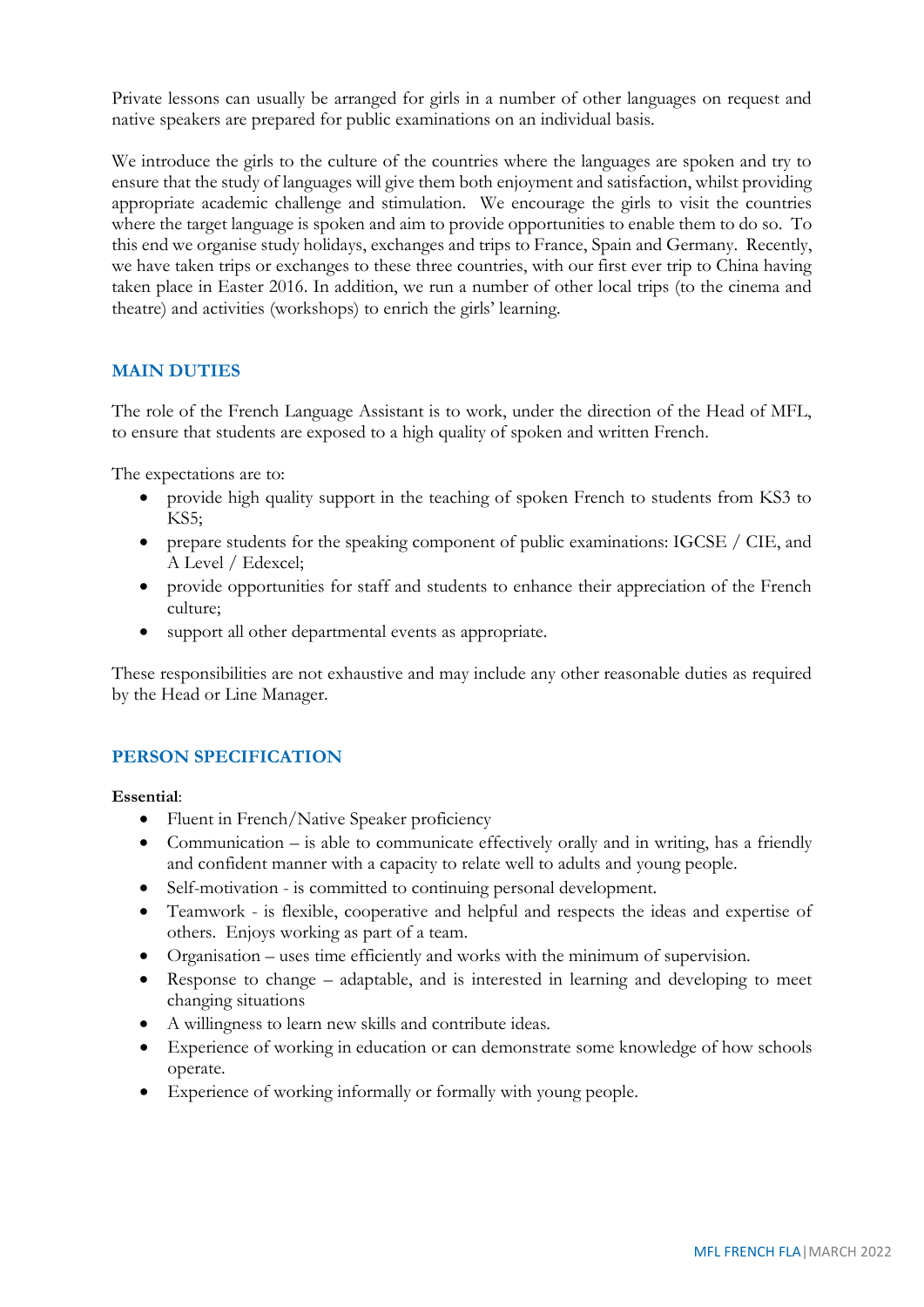#### **Desirable:**

- Minimum educational qualifications GCSE or equivalent in English (for native language Teachers)
- For English (first language) Teachers, the subject knowledge of the language must be at degree level.

## **BENEFITS OF WORKING AT ST MARY'S CALNE**

- St Mary's Calne is set in its own attractive grounds within the beautiful Wiltshire countryside, with easy transport links to Bristol, Bath and London.
- Sharing a site with St Margaret's preparatory School (a day school for boys and girls from 3-11 years), we offer a friendly and homely working environment.
- Discounted membership of the on-site Sports Club.
- Fee remission for daughters educated at St Mary's Calne and for sons and daughters educated at St Margaret's Preparatory School.
- Complimentary meals in the Dining Hall during term time.
- Free on-site parking.

## **HOW TO APPLY**

Further information about the school may be viewed on the website: [www.stmaryscalne.org](http://www.stmaryscalne.org/)

In order to ensure that all applicants are assessed equally and fairly, and to ensure compliance with our safer recruitment procedures, applications will only be accepted on a school application form which can be downloaded from the Vacancies page of the school website or can be sent on request.

A fully completed application form, together with a covering letter explaining what you would bring to the role, should be sent by email to:

Mrs Karen Turner Email: [teacher.recruitment@stmaryscalne.org](mailto:teacher.recruitment@stmaryscalne.org) St Mary's School, Calne, SN11 0DF Tel: +44 1249 857 200

Receipt of an application will be acknowledged as soon as possible.

All members of staff are expected to have proper regard for the school's safeguarding policy and procedures, including up-to-date training. Extracts from the school's policy are appended as the final page of this document.